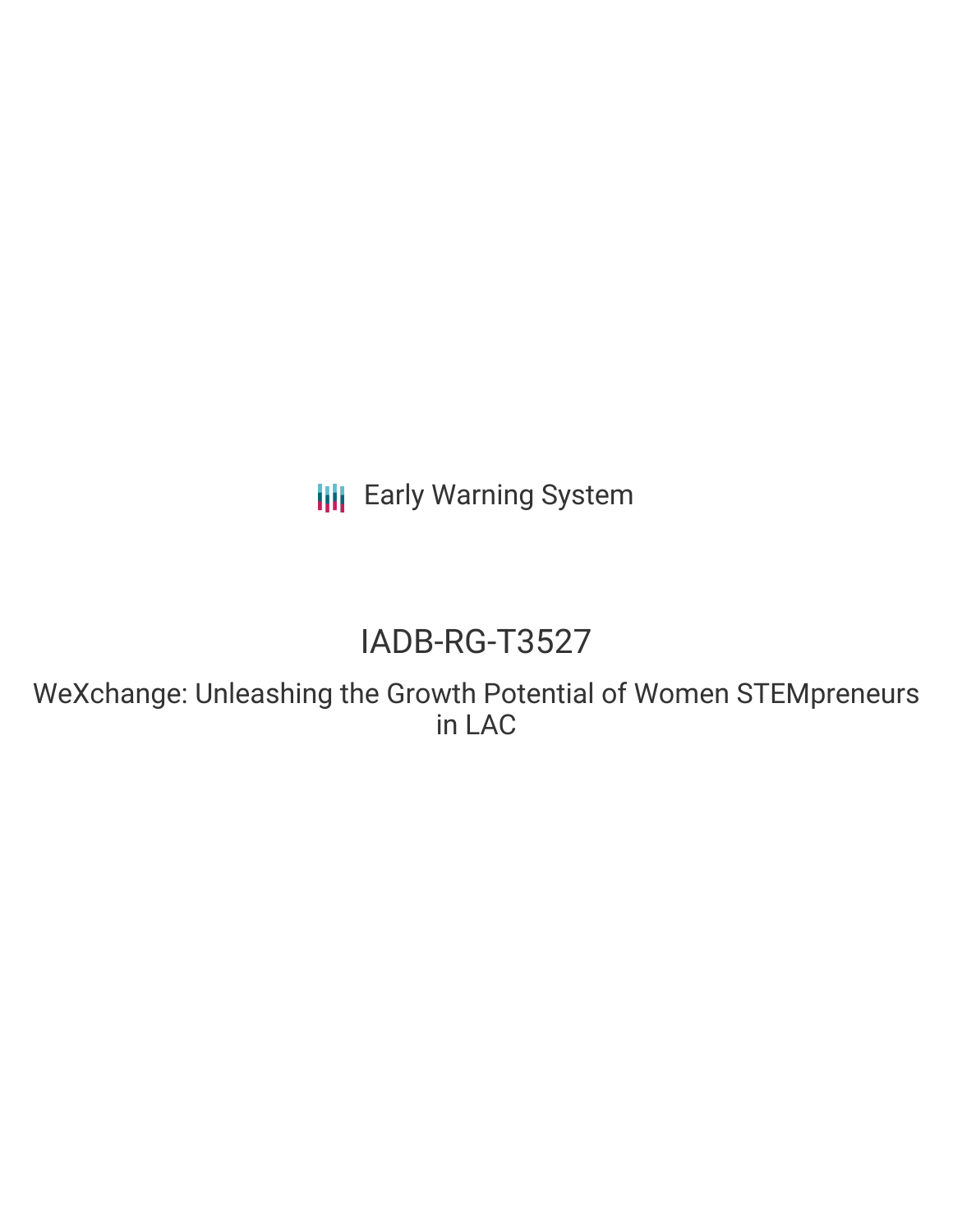

### **Quick Facts**

| <b>Financial Institutions</b>  | Inter-American Development Bank (IADB)    |
|--------------------------------|-------------------------------------------|
| <b>Status</b>                  | Approved                                  |
| <b>Bank Risk Rating</b>        | C                                         |
| <b>Voting Date</b>             | 2019-12-18                                |
| <b>Sectors</b>                 | Industry and Trade, Technical Cooperation |
| <b>Investment Type(s)</b>      | Grant                                     |
| <b>Investment Amount (USD)</b> | \$0.87 million                            |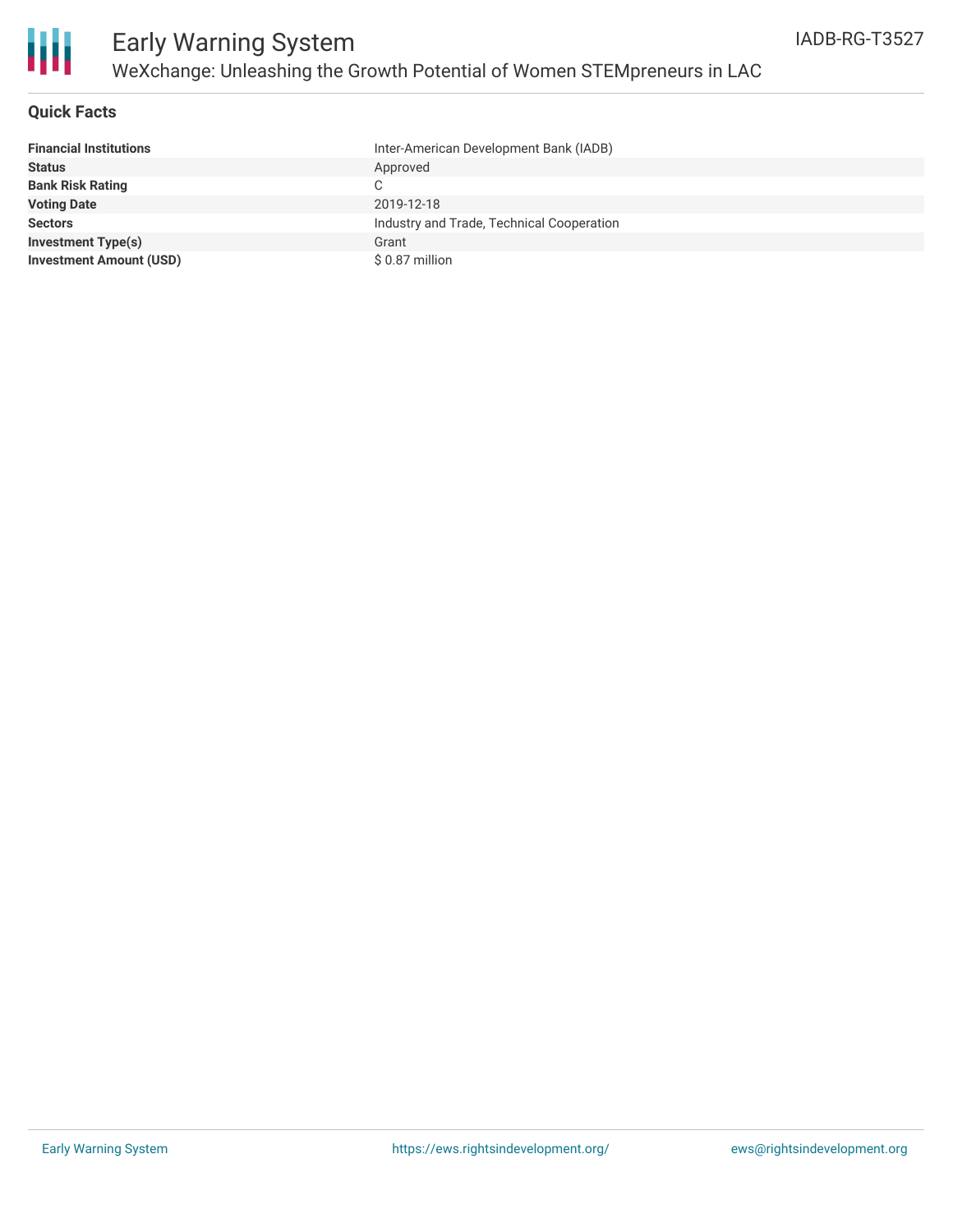

## Early Warning System WeXchange: Unleashing the Growth Potential of Women STEMpreneurs in LAC

### **Project Description**

According to the Bank's website, this project aims to strengthen the business environment for female entrepeneurs in Latin America and the Caribbean.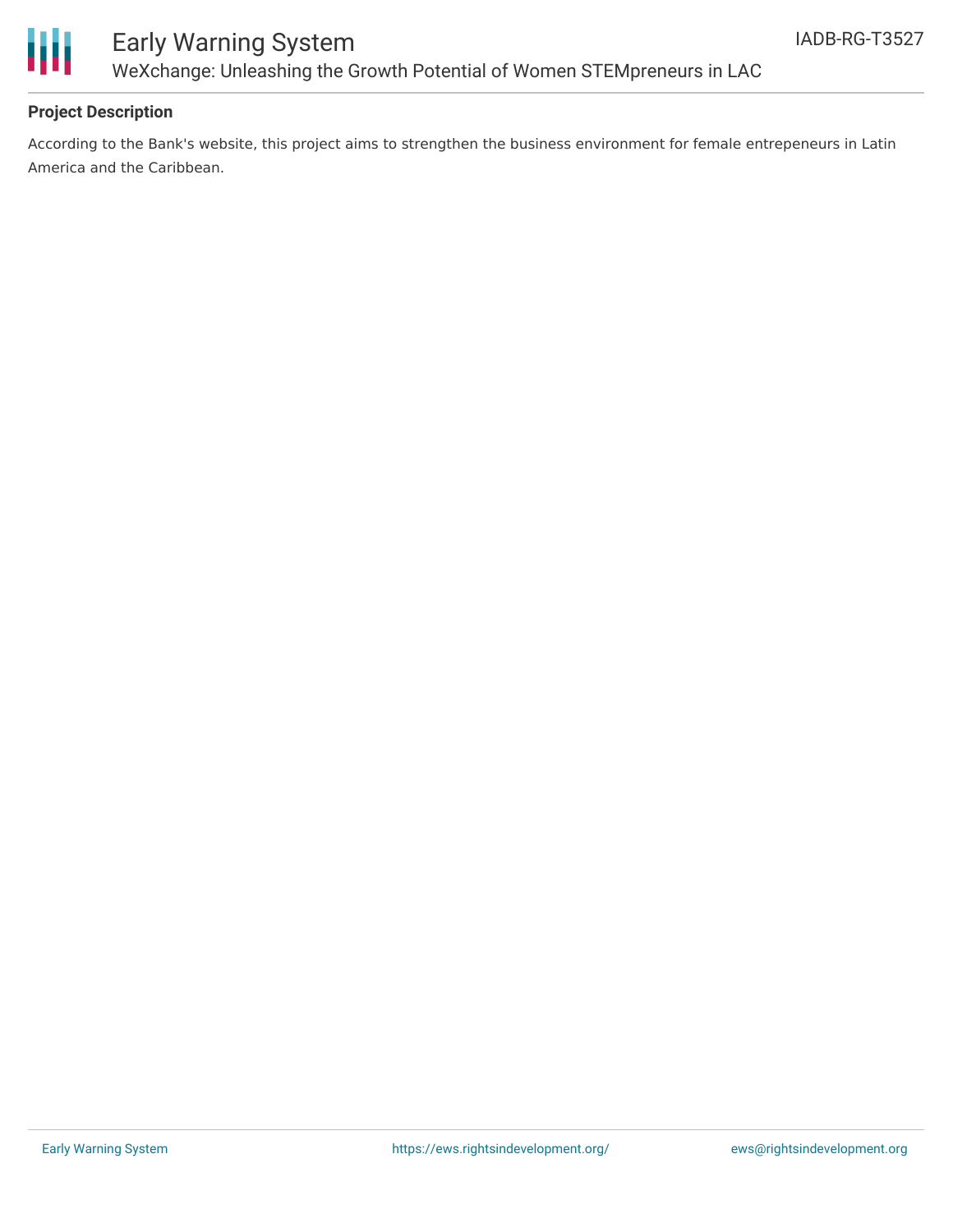

# Early Warning System WeXchange: Unleashing the Growth Potential of Women STEMpreneurs in LAC

#### **Investment Description**

• Inter-American Development Bank (IADB)